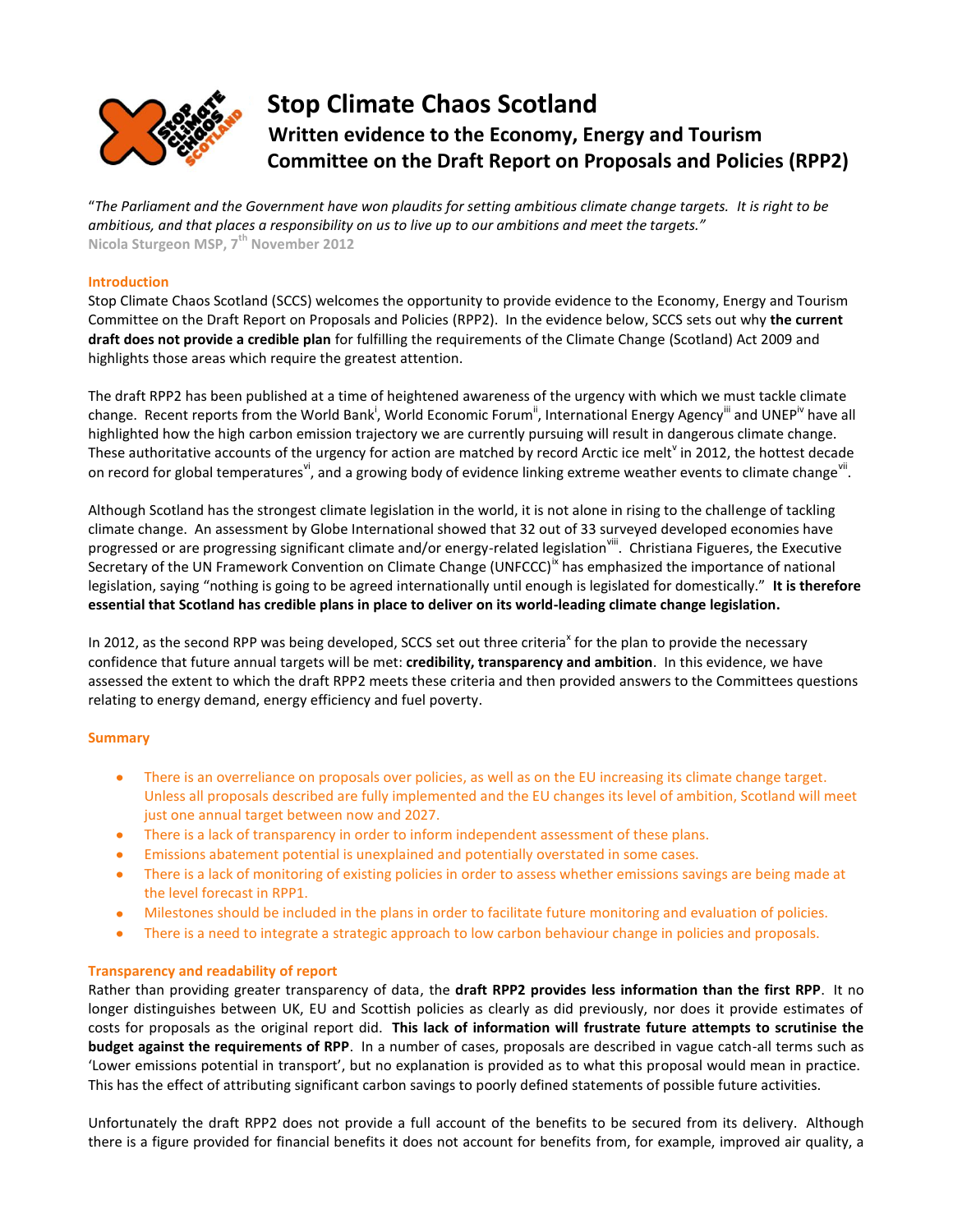healthier population or reduced congestion. As a result, it provides only a partial account of the balance of costs and benefits, an area highlighted as important by Audit Scotland in their report from December 2011<sup>xi</sup>.

In addition, unlike the first RPP, RPP2 also does not contain percentage reductions per sector compared to the 1990 baseline which makes it difficult to analyse the level of savings being attributed to meetings targets.

# **Credibility of plans**

SCCS is concerned that **RPP2 does not present a credible package of measures** to enable emissions targets to be met. As with RPP1, there remains a significant overreliance on both the EU raising its ambition and the full implementation of a large number of proposals. For instance, in 2020, 41% of savings from the homes and communities sector is to come from proposals, for transport the figure is just over 30%. This balance of effort between committed polices and 'propositions' (para 2.11.2 of RPP2) does not provide a blueprint to a low carbon economy.

The table below is based on data from RPP2 and show how **only one target will be achieved if the Scottish Government implements only policies**. Even if the EU raises its ambition, all proposals would have to be implemented to the levels described if all of the legally-binding emissions targets are to be achieved.

| EU shifts to 30%   | Yes        | Yes                      | No                   | No                  |
|--------------------|------------|--------------------------|----------------------|---------------------|
| All proposals      | Yes        | No                       | Yes                  | No.                 |
| implemented        |            |                          |                      |                     |
| All policies       | Yes        | Yes                      | Yes                  | Yes                 |
| implemented        |            |                          |                      |                     |
| Outcome for annual | Hit all 15 | Hit seven targets (2013- | Hit eight targets    | Hit only one target |
| targets 2013-2027  | targets    | 19) and miss             | (2013, 2021-27) and  | (2013)              |
|                    |            | eight (2020-27)          | miss seven (2014-20) |                     |

Credibility is further undermined by a lack of detail regarding certain proposals that are expected to generate considerable savings beyond 2020. For instance, one transport 'proposal', Lower Emission Potential in Transport, does not start to contribute savings until 2025 and by 2027 is saving almost the same as the entire decarbonising vehicles agenda. The risk associated with reliance on possible future activity is compounded by the vague description of future action. The proposal simply refers to 'a range of models used to predict transport emissions suggest that it may be possible to reduced predicted emissions, perhaps by as much as 0.75 Mt by 2027.' There is no information to allow an informed interpretation of how likely this is or what steps need to be taken now to ensure it is realised.

RPP2 provides little evidence of the effectiveness of existing policies and as a result the Committee does not have the information needed to judge the credibility of emissions reductions attributed to different policies.

# **Ambition**

It is hard to identify an increase in policy effort in RPP2. Certainly **the 'step change' in effort advised by the UK CCC is not**  apparent<sup>x''</sup>. For instance, the transport sector plans to achieve only 65% of the savings RPP1 set out to make; an actual reduction in policy effort rather than an increase. This is reinforced by the absence of *any* Scottish Government transport policies. By its own definition any current Scottish Government transport effort with a focus on emissions reduction is not currently happening at a 'the intensity required for the abatement figures in this document' (P124 of draft RPP2). The low level of ambition is compounded by the reliance on action after 2020. Again, the transport sector provides a clear example with three times the emissions reductions expected between 2021 and 2027 as between 2013 and 2020.

#### **Energy demand and emissions**

#### Progress on RPP1

Good progress has been made overall with the energy demand target of a 12% reduction by 2020. Development of renewable electricity has made good progress since RRP1, with more installed and the 2010 generation target beaten by a significant margin. Since RPP1 was published, the government has raised its 2020 renewable energy target from 80% to 100%, and the EET Committee recently confirmed that this target is achievable<sup>xiii</sup>. The draft Electricity Generation Policy Statement quoted in RPP1 in 2011 is a crucial plan for the future of electricity supply in Scotland. It is therefore disappointing that this is still only in draft form as RRP2 is being prepared in 2013.

RPP2: We very much **welcome the numerical commitment to meet a 50g/kWh target by 2030** which RPP2 adds to the previous policy commitment to 'largely decarbonise' Scotland's electricity supply. RPP2 also spells out more clearly an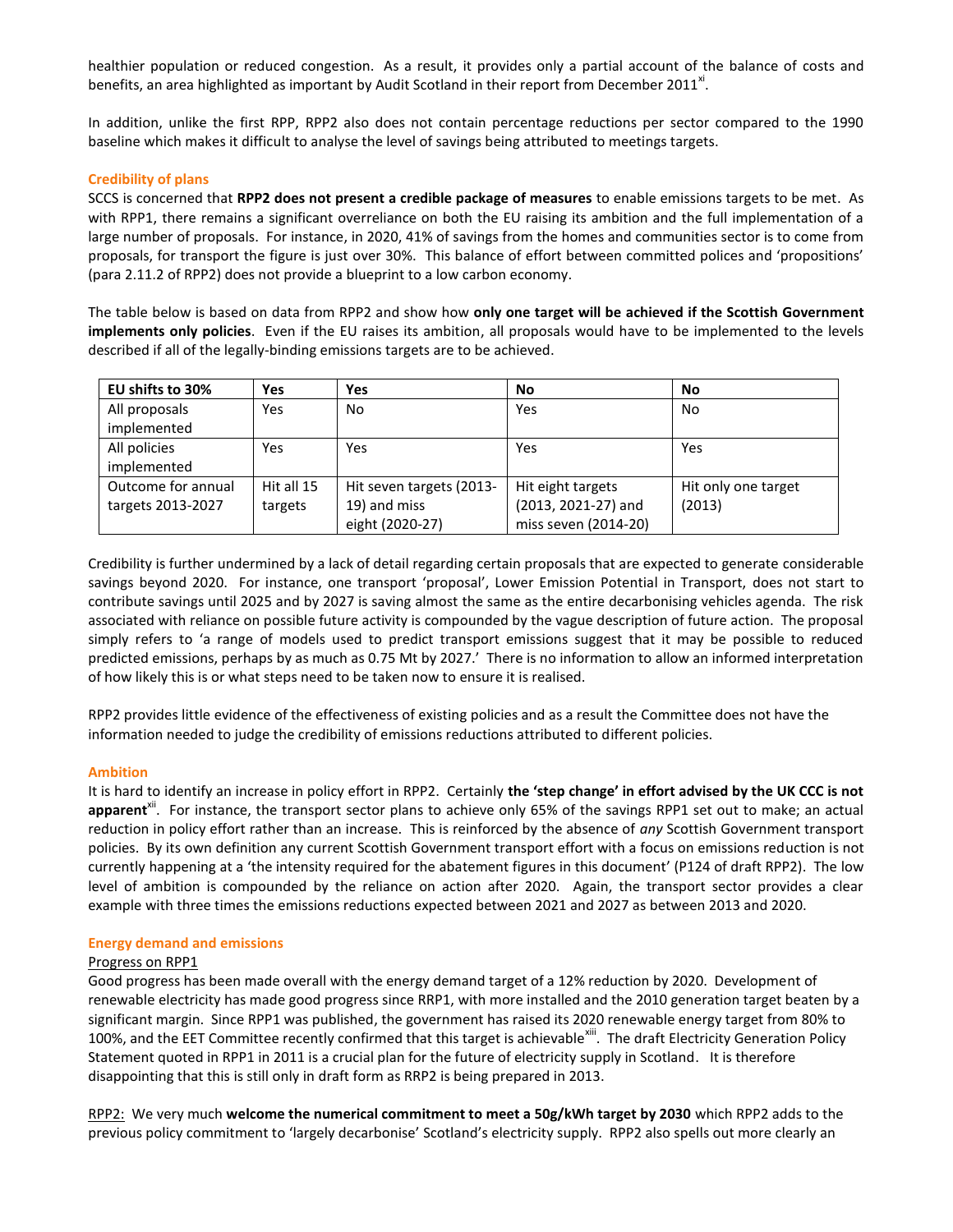ambition to be a supplier of low-carbon electricity to England and Europe. We are also pleased to see that RPP2 rules out any reliance on unconventional fossil fuel techniques like fracking or coal-bed methane.

We are concerned that the government appears happy to agree the construction of new unabated gas-fired power stations in Scotland, with the hope that they might one day be retrofitted with Carbon Capture and Storage (CCS), but with the more realistic **danger that they will continue as major carbon emitters for many decades**. RRP1 was bullish about the future of Carbon Capture and Storage, but the failure of the first UK CCS Competition means more caution should be exercised in predicting if and when CCS might be widely adopted. Some members of Stop Climate Chaos Scotland produced a report showing that a combination of energy efficiency, renewable energy and interconnection investments would eliminate the need for any new fossil-fuelled power generation in Scotland<sup>xiv</sup>.

The renewable electricity and renewable energy targets for 2020 are ambitious and have driven policy development and investment, but **we are disappointed not to see a renewable energy target for 2030**, which would further help to drive innovation and investment.

While we agree that skills in the oil and gas sector are very transferable to the renewables industry there is currently genuine competition between the two sectors for skilled engineers and **the government needs to take a more hands-on approach to managing the transition from the old industry to the new**. The Offshore Valuation Group estimated that the offshore renewables industry would be worth as much as North Sea oil, eventually bringing in annual revenues of £60bn if we manage this transition successfully<sup>xv</sup>.

The UK Energy Bill presents a number of opportunities to further reduce emissions in Scotland but, on an Emissions Performance Standard for power stations, the RPP2 seems content to adopt the weak proposal for the UK rather than using a tighter standard in Scotland to maximise good developments here.

# **Energy efficiency and fuel poverty**

# Progress on RPP1

RPP1 identified reductions in emissions from homes of 10% and 36% respectively for 2010 and 2020 (against a 1990 baseline). The bulk of these reductions were attributed to improvements in domestic building energy efficiency with more modest abatement from improving new build standards and renewable heat. Milestones on installation of loft and cavity wall insulation into all homes, installation of high efficiency boilers for those homes with gas central heating and at least 100,000 homes to have adopted some form of renewable heat technology were identified.

Scotland's emissions from homes were 3% greater in 2010 than in 1990 and thus the 10% reduction attributed from homes was not achieved. Whilst considerable progress is being made towards these milestones, it is not clear whether Scotland is on track to meet these. Latest statistics (2011) reveal that whilst many homes have some insulation, just 42% of homes have 200mm or more and 34% of homes with cavity calls are yet to have cavity wall insulation. The Energy Saving Trust estimate that around 9,500 homes in Scotland have some form of renewable heating or hot water by end 2010 and based on the current rate of installation have identified that a ten fold increase in installation rates will be required in order to meet target for 100,000 homes to have some form of renewable heat technology<sup>xvi</sup>. Furthermore, it is questionable if these milestones are sufficiently challenging to ensure abatement levels for 2020 will be reached.

Since drafting RPP1, the government have made a welcome commitment to produce a National Retrofit Programme.

# RPP2

Given that emissions from homes have not fallen in line with the trajectory established in RPP1, and this in part contributed to Scotland missing the 2010 emissions target, a step change in delivery of measures to improve the energy efficiency of our housing stock is required. The RPP2 falls short of reflecting this.

Whilst **we welcome the inclusion of a proposal to introduce minimum standards for the private housing sector** we have some significant concerns about the ambition, timescale and effectiveness of the policies and proposals as outlined in RPP2, in particular:

- The lack of any timetable for when the National Retrofit Programme will have covered all Scottish households.
- The **length of time before the proposal for minimum standards would be introduced** (2018). Earlier introduction  $\bullet$ would help drive up demand for Green Deal and ECO schemes. SCCS recommends a minimum standard of energy performance for all private housing at the point of sale or rental, as of 2015.
- The reduced ambition and delayed timescale (to 2014) for implementing new build standards.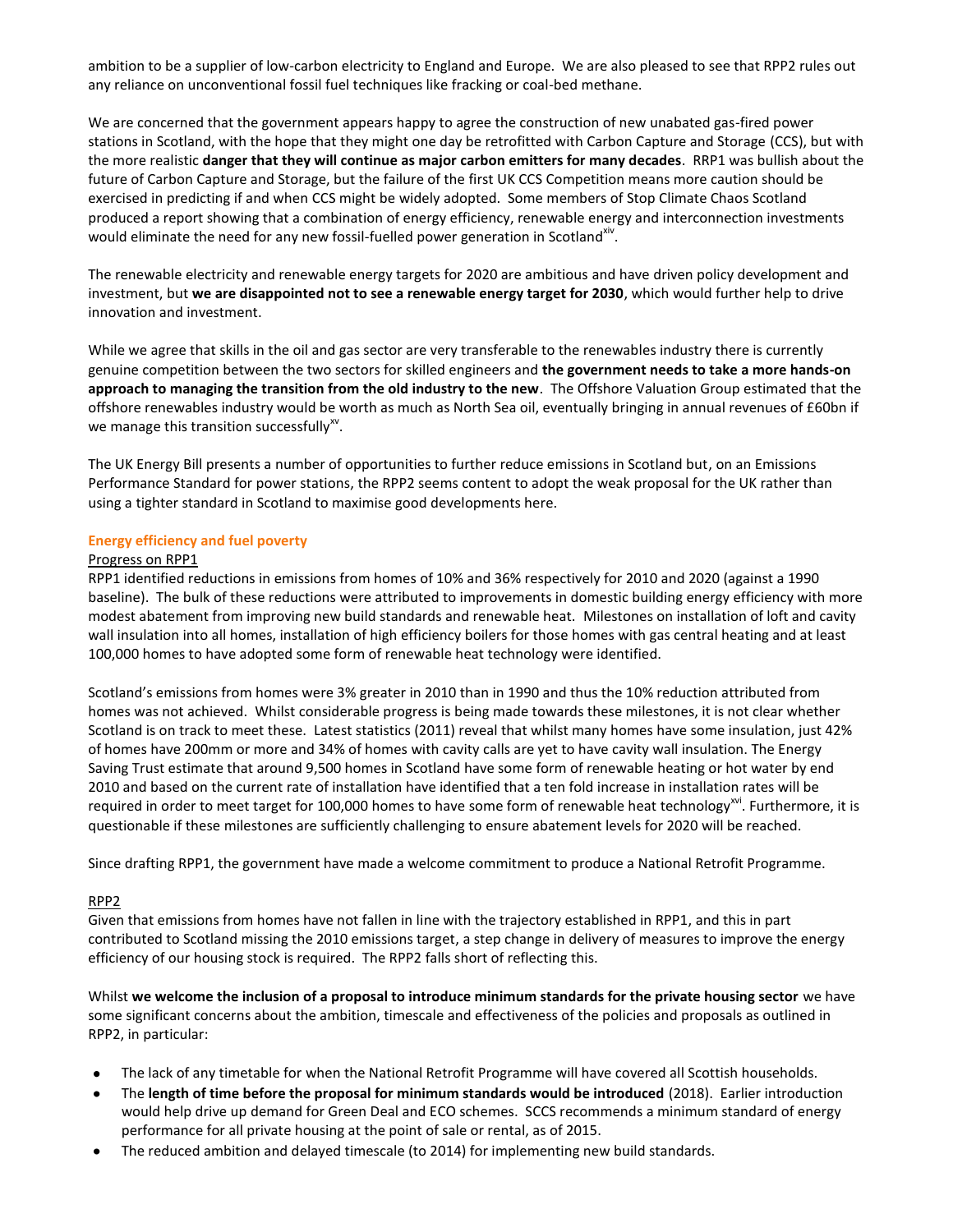- The **lack of clarity around what the proposal 'Additional technical abatement potential in fabric and energy**   $\bullet$ **efficiency' is, and how it will be achieved**, particularly given the significant abatement attributed to this proposal. SCCS recommends the Committee seek further information on this proposal in order to assess its credibility.
- The level of abatement expected from smart meters in 2013 and 2014 given the mass roll out programme is not expected to start until 2014. There is also no explanation for the increased abatement attributed to smart meters from 2018 onwards in RPP2 compared to that in RPP1.
- The absence of any proposed milestones. **We recommend milestones on installation of insulation** across Scotland's  $\bullet$ stock specifying a minimum of 270mm and on solid wall insulation installation as a minimum of 230,000 - 10% share of the UK recommendation by the Committee on Climate Change).
- The lack of any proposal to use the Land and Buildings Purchase Tax and green council tax approach to incentivise  $\bullet$ energy efficiency improvements.

Measures for assessing the energy performance and energy efficiency of existing non-domestic buildings: The measure which is most commonly used for assessing the energy performance of non-domestic buildings is the Simplified Building Energy Model (SBEM), a method and accompanying software developed by the Building Research Establishment (BRE).

There is **no evidence that the accuracy or otherwise of SBEM would have a significant impact on the effectiveness of measures set out in RPP2** insofar as it impacts upon non-domestic buildings. Indeed, while an accurate methodology is useful, what actually delivers the emissions reductions is changes to building fabric and occupant behaviour, and in most cases these are not dependant on pinpoint accuracy of an assessment methodology. Nonetheless we understand that the software behind SBEM is constantly being improved and updated<sup>xvii</sup>, so any criticisms of the methodology can be tackled through this updating process.

As a wider comment on the proposals and policies in the 'Business, Industry and Public Sector' chapter of the RPP, we note that **only one of the policies listed (2010 building regulations) is within the remit of the Scottish Government**. All others are within the remit of the UK Government or the European Union. Relying on the UK Government and the European Union to meet ambitious climate change targets is a risky strategy, and additional policies should be developed at a Scottish Government level to tackle emissions from this sector. **Specifically SCCS suggests:**

- $\bullet$ an enhanced Central Energy Efficiency Fund to deliver emissions reductions and fuel bill savings in the public sector;
- the roll-out of Display Energy Certificates for certain public buildings, in addition to the use of Energy Performance  $\bullet$ Certificates (EPCs), to reflect the actual energy use of a building on the basis of energy bills. We note that England has introduced DECs for certain public buildings in order to comply with the Energy Performance of Buildings Directive, and would encourage the Scottish Government to do likewise.
- A firm commitment to the introduction of 2013 building regulations for non-domestic buildings which deliver a 75% reduction in emissions compared to 2007 regulations, as recommended by the 2007 Sullivan Commission.
- $\bullet$ A more robust approach to the use of powers under section 63 of the Climate Change (Scotland) Act 2009. The proposals for an assessment of energy performance and emissions regulations are deeply unambitious compared to measures being taken in England and will not deliver the required emissions reductions.

# **About Stop Climate Chaos Scotland**

Stop Climate Chaos Scotland (SCCS) is a diverse coalition of over 60 organisations campaigning together on climate change, including environment, faith and development organisations, trade and student unions and community groups. For more information visit [www.stopclimatechaos.org/scotland.](http://www.stopclimatechaos.org/scotland)